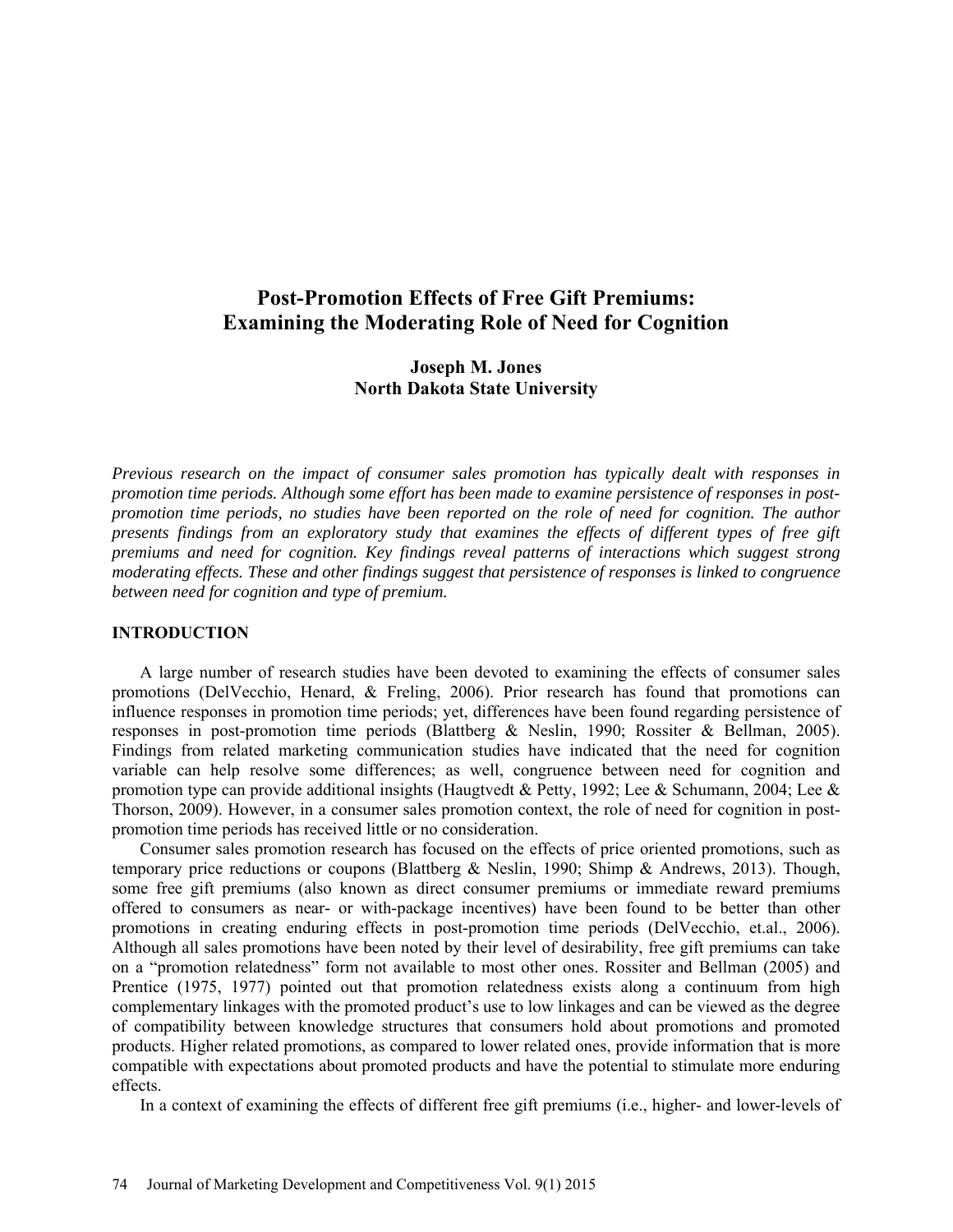relatedness to the promoted product) in post-promotion time periods, the present study attempts to illustrate the importance of assessing the role of the need for cognition variable. In the following four sections, this paper: (1) describes the need for cognition variable and gives contextual information concerning free gift premiums, (2) discusses the role of the present study in helping to fill a gap in the literature and contributes hypotheses, (3) provides methodologies and findings, and (4) concludes with implications, limitations and directions for future work.

### **BACKGROUND**

#### **Need for Cognition**

Differences in levels of need for cognition (i.e., high- versus low-levels of need for cognition) have been found to influence the way that individuals process marketing communications (Lee & Schumann, 2004; Lee & Thorson, 2009). According to Haugtvedt and Petty (1992) and Petty and Cacioppo (1986), the need for cognition variable can be an important moderator, where the two levels of need for cognition can be treated as two different groups. High-need for cognition individuals have been found to be more thoughtful and to expend more effort in evaluating products and promotions than low-need for cognition individuals. High-need for cognition individuals tend to seek out and consider product related information, while low-need for cognition individuals evaluate products more quickly and depend on simple processing of extrinsic information (Kardes, Cronley, & Cline, 2011).

### *Response Persistence and Congruence*

A few studies have demonstrated that level of need for cognition can influence potential carry-over effects in post-promotion time periods. For instance, Haugtvedt and Petty (1992) found that newly formed responses of high-need for cognition individuals persisted longer than newly formed responses of lowneed for cognition individuals.

Lee and Thorson (2009) suggested that individuals showed more pronounced responses when marketing communication type and processing styles were congruent. The importance of congruence, between need for cognition and promotion type and between promotion type and promoted product, can be explained in the context of an integrative model by Lee and Schumann (2004). Their model used a combination of principles derived from Mandler's Schema Processing Framework (1982) and the Elaboration Likelihood Model (Petty & Cacioppo, 1986). Previous work on Mandler's framework suggested that information that fits with an individual's current scheme of expectations tends to be processed smoothly. Memory for congruity persists and should result in higher levels of recall (Srull & Wyer, 1989). However, if there is not a correspondence between information and current schema, the processing becomes more problematic. Memory for incongruity decays and incongruent information should be vulnerable to lower levels of recall (Myers-Levy & Tybout, 1989).

Past studies on the Elaboration Likelihood Model have focused on central and peripheral routes to persuasion (Petty, Cacioppo, & Schumann, 1983). Individuals with higher motivation and ability to process marketing communications have been found to form or change responses via the central route due to more methodical analyses of product related information. Alternatively, individuals with lower motivation and ability have been found to be persuaded though the peripheral route because they relied on easy to recognize non-product related cues rather than analysis of information. Although studies on response persistence have found that persuasion based on peripheral route issues has been less enduring than persuasion based on central route issues, some researchers have examined different peripheral cues and found differential effects for response persistence. Sengupta, Goodstein, and Boninger (1997) suggested that higher related peripheral cues should be better than others in contributing to response persistence.

#### **Free Gift Premiums**

Free gift premiums have been defined as manufacturer- or retailer-sponsored, immediate rewards with purchase of promoted products (Fry & Caffaro, 1995; Shimp & Andrews, 2013). These incentives (e.g.,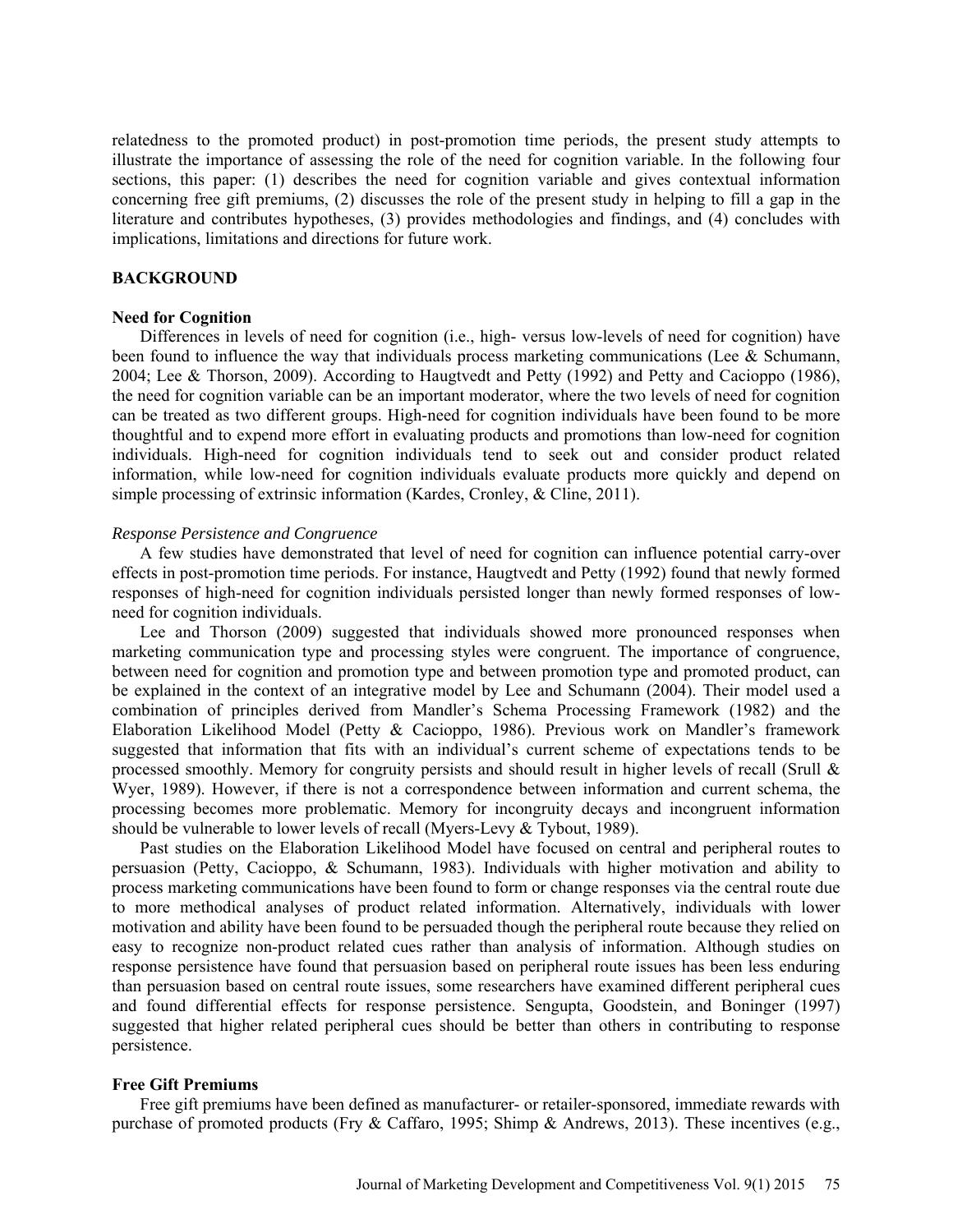miniature bowls and spoons, ice cream scoops, glass decanters, etc.) have been delivered to consumers as near- or with-package premiums and have been frequent offers with fast-moving consumer package goods.

A proposition drawn from Lee and Schumann's (2004) integrative model is that free gift premiums which have higher levels of relatedness with the promoted product's use would have the potential to serve as central route to persuasion promotions and create more enduring effects. That is, if premiums have higher levels of relatedness, consumers would consider premiums and promoted products as fitting together in a connected memorable way. On the other hand, if premiums have lower levels of relatedness, the premiums would serve as peripheral cues and consumers would mentally separate premiums from promoted products after the promotion ends.

### **PRESENT STUDY AND HYPOTHESES**

#### **Gap in Literature and Role of Present Study**

Recently, Boland, Connell, and Erickson (2012) and Shimp and Andrews (2013) suggested that the impact of salient non-price promotions, such as free gift premiums, has been under researched. Earlier, Blattberg and Neslin (1990) and Rossiter and Percy (1997) issued calls for research on the post-promotion effects of premiums and the role of moderators.

Answering basic and up-and-coming questions about moderating variables, response persistence and the effects of free gift premiums in post-promotion time periods are important steps in designing promotional programs (e.g., do individual differences in need for cognition result in different postpromotion effects? do different types of premiums produce different post-promotion effects?). The present study extends research by Haugtvedt and Petty (1992) on response persistence and the moderating role of the need for cognition variable. In an examination of the post-promotion effects of two different types of free gift premiums, the present study uses information drawn from work by Rossiter and Bellman (2005) and Prentice (1975, 1977) for defining/manipulating premium relatedness. It uses principles on congruence derived from Lee and Schumann's (2004) integrative model of Mandler's Schema Processing Framework and the Elaboration Likelihood Model, and follows Baron and Kenny's (1986) suggestions on considering the role of moderating variables.

#### **Hypotheses**

In promotion time periods (i.e., when individuals are exposed to the free gift premium and promoted product), it is expected that promotion desirability will play an overriding role. The present study uses one level of desirability. Thus, in promotion time periods it is expected that the different free gift premiums used in the study will stimulate similar responses because of the equal level of promotion desirability.

#### *Need for Cognition*

In post-promotion time periods (i.e., after the promotion has ended, when individuals are exposed to only the product), it is expected that newly formed responses will persist/decay differently due to an individual's level of need for cognition. It is expected that a high-need for cognition individual will have more motivation to engage in processing a free gift premium promotion and will exhibit more response persistence as compared to an individual with low-need for cognition.

H1: In post-promotion time periods, responses of high-need for cognition individuals will persist more than those of low-need for cognition individuals

### *Type of Premium*

In post-promotion time periods, it is expected that higher related premiums will serve as high association cues and cause memorable linkages with promoted products. Alternatively, it is expected that lower related premiums will serve as low association cues and will not induce individuals to think about linkages with promoted products over time.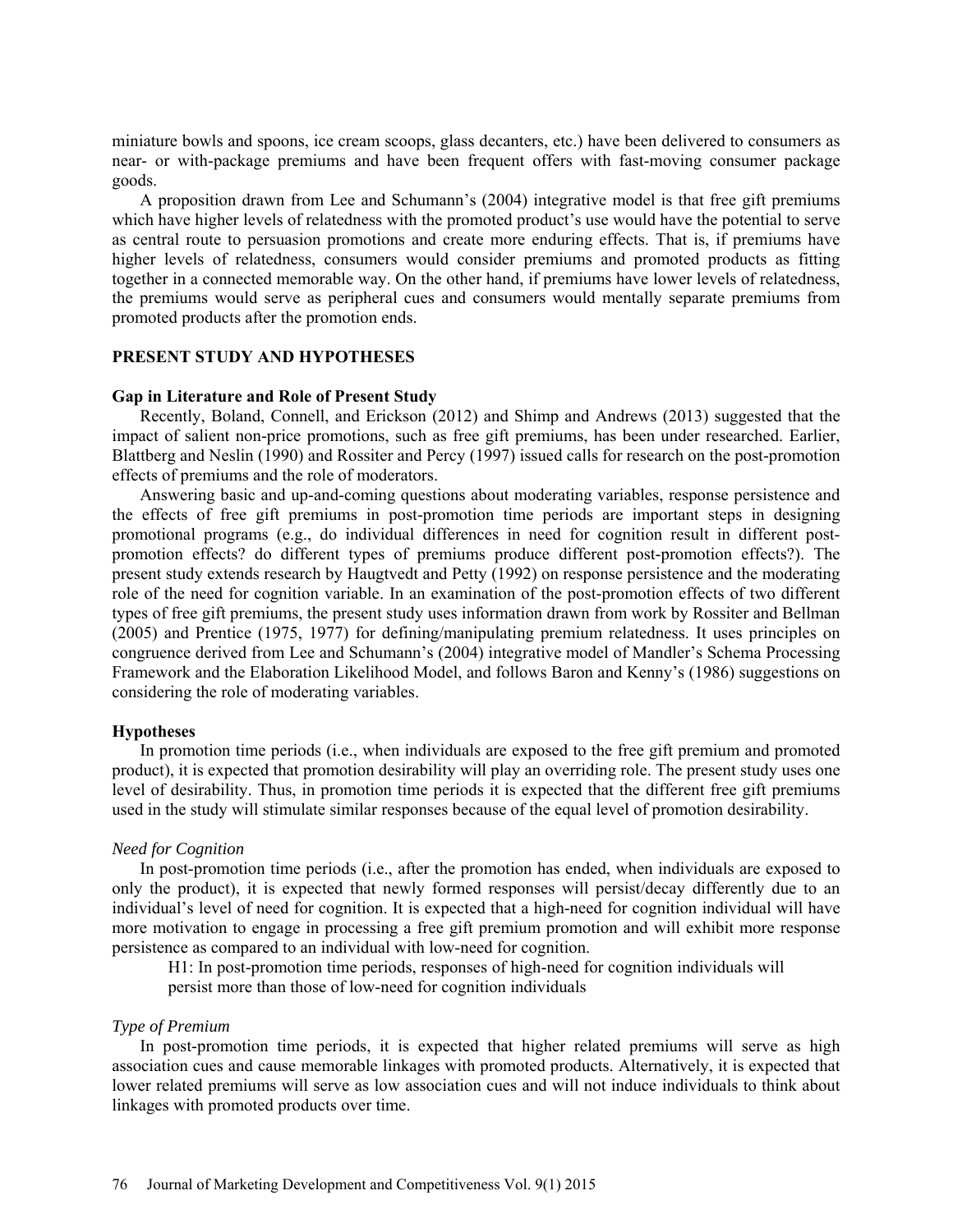H2: In post-promotion time periods, higher related free gift premiums will produce greater response persistence than lower related premiums

### *Congruence between Need for Cognition and Type of Premium*

In post-promotion time periods, it is expected that high-need for cognition individuals who are exposed to higher related premiums (i.e., a high level of congruence between need for cognition and the promotion situation) will exhibit more response persistence than those in other situations. Consequently, it is expected that the use of higher (lower) related premiums will boost (detract from) persistence of responses among high-need for cognition individuals.

H3: In post-promotion time periods, congruence between need for cognition and free gift premium relatedness will enhance persistence of responses among high-need for cognition individuals

### **RESEARCH DESIGN AND FINDINGS**

### **Method**

The present study used a  $2 \times 2 \times 2$  between- and within-subjects mixed design experiment with the following factors: (1) need for cognition (high-need for cognition participants vs. low-need for cognition participants), (2) premium relatedness with promoted product (higher related free gift premium vs. lower related free gift premium), and (3) time periods (promotion time period and post-promotion time period). The time periods factor was a within-subjects factor ((i.e., two sessions or time periods in which measurement of responses occurred: first session (promotion time period, immediately after initial exposure – participants were exposed to the premium offer and promoted product), and second session (post-promotion time period, one week after first session – participants were exposed to only the product, i.e., premiums were not offered and were not present)). In both sessions, an assessment was made of each participant's attitudes toward the promoted product, their purchase intent and other relevant dependent variables. Changes in responses were calculated by comparing appropriate measures in the different time periods.

#### *Pretests*

Prior to the present study, different pretests, each using different samples, were carried out. These findings indicated that a soft drink would be an appropriate promoted product, and a beverage coaster (higher related premium) and an ink pen (lower related premium) would be appropriate free gift premiums. The soft drink was taste tested for consistency, and it was camouflaged and referred to as a new brand of soft drink. The beverage coaster and ink pen were matched across the same level of desirability.

### *Participants and Need for Cognition*

The present study was conducted using pre-screened participants associated with a small northeastern university. Participants in the pretests were not part of the present study. Some participants were nonstudent adults. Other participants were recruited from upper level undergraduate business courses and MBA courses. All participants took part voluntarily and student participants were given course credit.

Using the method described by Haugtvedt and Petty (1992), early in the semester all potential participants completed the 18-item Need for Cognition Scale along with other questions. All responded to the need for cognition items on 5-point scales, ranging from (1) "not at all like me" to (5) "very much like me". Potential participants were categorized as high- or low-need for cognition by a median split (lowneed for cognition  $M = 52$ , range = 29 – 60; high-need for cognition  $M = 72$ , range = 61 – 84). Only those whose need for cognition scores placed them in the bottom  $30\%$  (need for cognition scores  $\leq 48$ ) or top 30% (need for cognition scores  $\geq$  76) were recruited to participate.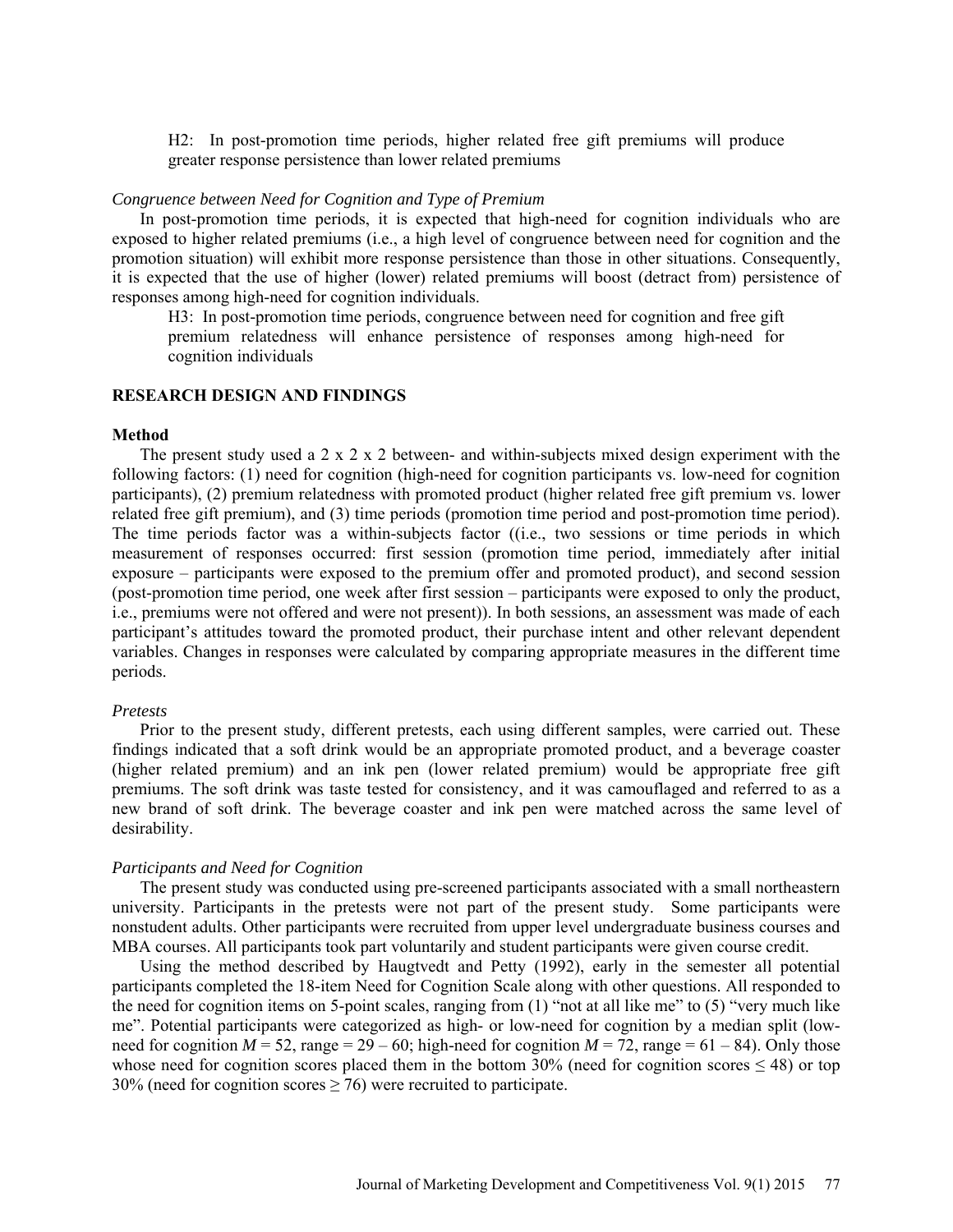### *Procedures*

Participants were asked to sign-up for a time slot that was convenient for them. As each high-need for cognition (low-need for cognition) participant arrived at the designated room, he/she was assigned to one of the two premium relatedness conditions, following a simple random assignment method (i.e., each condition contained an equal number of high- and low-need for cognition participants). In session one, the promotion time period, there were two phases and the phases were conducted in a single time period. In the first phase, participants listened to a tape recorded cover story and signed a consent form. The cover story disguised the intent of the study and led participants to believe they were participating in a taste testing phase of a new product launch study. In the second phase, participants were given appropriate premiums, asked to taste the new soft drink, and to complete a questionnaire. The questionnaire was used to assess the study's dependent variables (e.g., attitudes toward the promoted product, purchase intent). The session ended with the experimenter thanking participants for participating in the study and reminding them of their scheduled time to return for the next session.

In session two, the post-promotion time period, premiums were not offered and were not present. Participants were asked to taste the new soft drink and then complete a similar questionnaire as in session one (identical questions, yet in a different order). After they turned-in this questionnaire, they were asked to complete an ending questionnaire. The ending questionnaire was a collection of cognitive responses and recall information; plus, it was a manipulation check on perceived levels of premium relatedness and desirability, and an assessment of demand characteristics. For cognitive responses, participants were asked to write down all of the favorable and unfavorable thoughts that they recalled going through their minds about the promoted product and the premium. For recall, participants were asked about attributes of the promoted product and the premium. The ending questionnaire also was used to assess feelings toward the premium received and degree of association with the promoted product's use, and it assessed whether participants correctly guessed hypotheses. After this session, participants were thanked for their participation and debriefed.

#### *Sample*

Fifty-six participants were recruited to take part in the study. Seven were dropped because of incomplete responses, leaving forty-nine (twenty-two females, twenty-seven males) who completed both sessions and provided complete information. The average age of participants was twenty-four, and thirtyfive were undergraduates.

#### *Manipulation Checks*

In order to obtain uncontaminated assessments of data collected, manipulation checks on premium relatedness and desirability were investigated at the end of the experiment. The findings indicated that the manipulations worked as planned. That is, participants perceived premium relatedness levels as being matched across the one-level of desirability and they perceived premium relatedness levels as being significantly different in appropriate directions. As in the pretest studies, for measures of relatedness participants answered two 9-point scales anchored by strongly disagree and strongly agree (i.e., "When I think of using these (coasters/pens) as free gifts with purchase premiums, soft drinks are one of the first products I think about," and "There is a very good fit between using these (coasters/pens) as free gifts with purchase of soft drinks"). Using a composite relatedness measure  $(r = .86)$ , coasters were viewed as significantly more related to soft drinks ( $M = 6.8$ ) than pens ( $M = 3.2$ );  $F(1, 80) = 35.1$ ,  $p < .001$ ). For measures of desirability, participants answered two 9-point semantic differential scales (i.e., "How much do you like these (coasters/pens) as free gifts with purchase premiums," and "Please rate your impression, good-bad, of these (coasters/pens) as free gifts with purchase premiums"). Using a composite desirability measure  $(r = .82)$ , the coasters and pens were viewed as equally desirable, although participants gave slightly more favorable ratings (not significant) to the pens  $(M = 5.5)$  than to the coasters  $(M = 5.2)$ .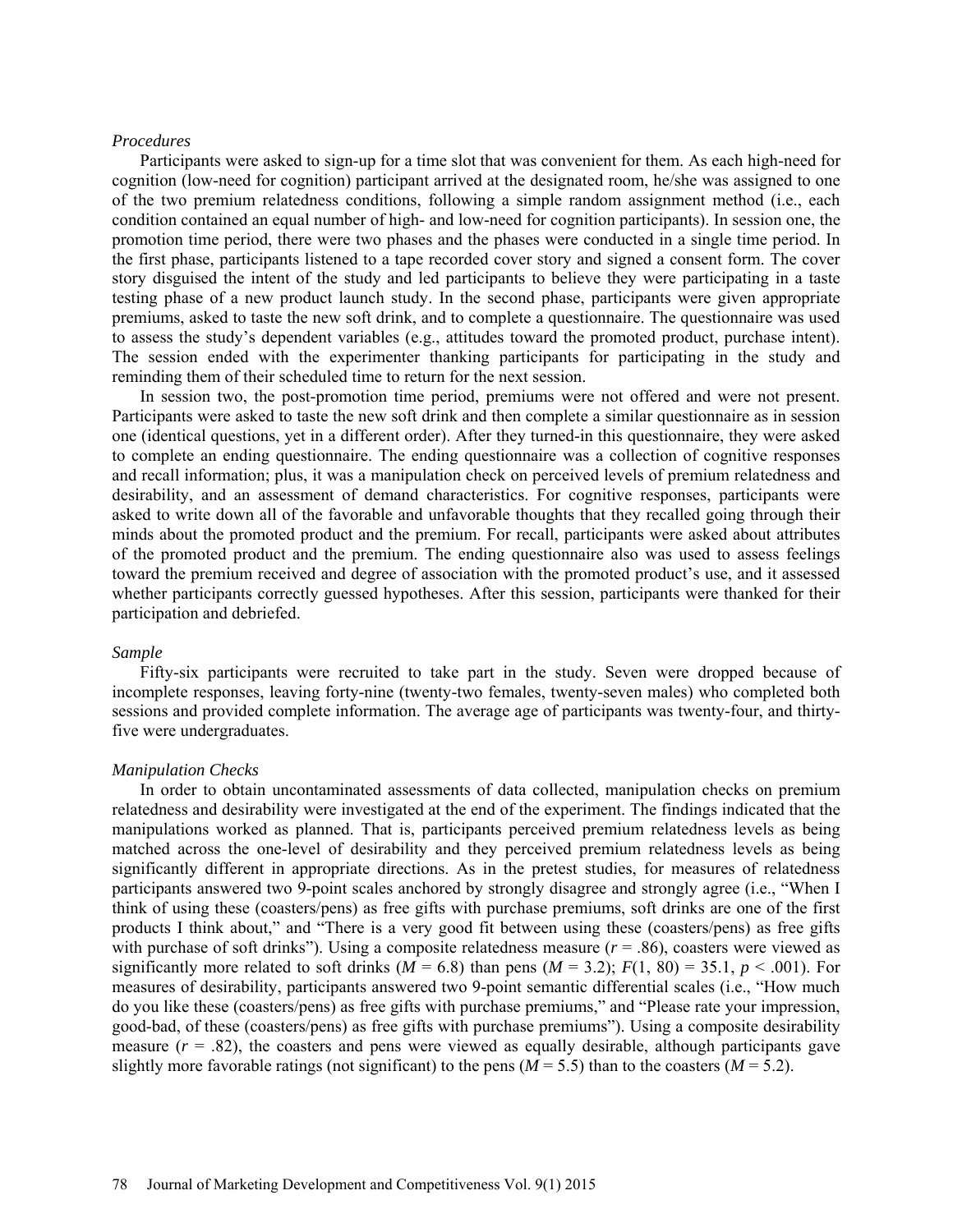#### *Demand Characteristics*

Demand characteristics were also investigated at the end of the study. The findings indicated that participants did not correctly guess the hypotheses. Participants were asked to respond to one direct, open-ended question (i.e., participants were asked for written explanations of what the study was about) and to two indirect, open-ended questions (i.e., participants were asked about their feelings toward the study and to give additional comments regarding the study). Responses to the questions revealed strong support for effectiveness of the cover stories and indicated that the data were not contaminated by any demand characteristics.

### **Results**

#### *Primary Measures*

Attitude toward the promoted product (i.e., the new brand of soft drink)  $(A_{product})$  was assessed by averaging responses to three highly related ( $\alpha$  = .83) 9-point scale items (favorable-unfavorable, likedislike, and good-bad). Purchase intent (PI) was also measured using three 9-point scale items (i.e., unlikely to-likely to, willing to-unwilling to, and do not plan to-plan to) ( $\alpha$  = .88).

Because of the within-subjects repeated measures design, a preliminary analysis included Bartlett's and Box's tests for homogeneity, which were used to assess the equality of variance. As suggested by Winer (1971, pp. 208 and 595), these tests were conducted to examine the null hypothesis of equality of treatment difference variances and investigate the homogeneity assumption which underlies the withinsubjects analysis. Composite measures of A<sub>product</sub> and PI were used in the tests; and the results indicated that all observed  $\chi^2$  statistics for Bartlett's and Box's tests were less than critical values, which in turn suggested that data across treatment conditions could be pooled, there was no contamination by inflated Type I errors, i.e., probability of falsely rejecting a true null hypothesis, and conventional *F*-tests were not too liberal. Other tests for assumptions of normality, linearity, and homoscedasticity were satisfactory.

#### *Analyses*

A series of repeated measures analysis of variance and within time period analysis of variance, and follow-up t-tests, were conducted on composite measures of A<sub>product</sub> and PI to examine treatment differences. Results from ANOVAs revealed that  $A_{product}$  and PI differed over time  $((A_{product} (F(1,40) =$ 3.72,  $p < .05$ ), PI ( $F(1,40) = 3.42$ ,  $p < .05$ )) and by conditions over time (( $A_{product}$   $(F(1,40) = 7.14$ ,  $p < .05$ )) .01), PI  $(F(1,40) = 6.86, p < .01)$ , and indicated significant variation by conditions in the two time periods. Main effects, both by need for cognition and by premium relatedness, revealed no differences in the promotion time period ((by need for cognition,  $A_{product}$   $(F(1,46) = .64)$ , PI  $(F(1,46) = .52)$ ; by premium relatedness,  $A_{product}$  ( $F(1,46) = .84$ ), PI ( $F(1,46) = .80$ )), yet significant differences in the post-promotion time period ((by need for cognition,  $A_{product}$   $(F(1,46) = 16.12, p < .01)$ , PI  $(F(1,46) = 14.14, p < .01)$ ; by premium relatedness,  $A_{product}$  (*F*(1,46) = 18.22, *p* < .01), PI (*F*(1,46) = 16.66, *p* < .01)). In the postpromotion time period, for high-need for cognition groups, but not for low-need for cognition groups, there was a significant interaction effect between need for cognition and premium relatedness  $((A_{product}$  $(F(1,20) = 18.42, p < .01)$ ; PI  $(F(1,20) = 16.14, p < .01)$ ).

Follow-up t-tests were conducted on composite measures in promotion- and post-promotion-time periods. In the promotion time period, the results suggested that there were no significant differences. Specifically, there were no significant differences between means of high-need for cognition (HNFC) groups versus low-need for cognition (LNFC) groups (( $A_{product}$  ( $M_{HNEC}$  = 7.1,  $n = 24$  vs.  $M_{LNEC}$  = 6.7,  $n =$ 25), PI ( $M_{HNFC}$  = 5.0,  $n = 24$  vs.  $M_{LNFC}$  = 4.9,  $n = 25$ )) and no significant differences between means of higher related premium (HRP) groups versus lower related premium (LRP) groups (( $A_{product}$   $(M_{HRP} = 7.0,$  $n = 26$  vs.  $M_{LRP} = 6.8$ ,  $n = 23$ ), PI ( $M_{HRP} = 6.0$ ,  $n = 26$  vs.  $M_{LRP} = 5.9$ ,  $n = 23$ )). In the post-promotion time period, though, results from the follow-up t-tests suggested that there were significant differences between means of high-need for cognition groups and low-need for cognition groups ( $(A_{product} (M_{HNEC} =$ 6.4,  $n = 24$  vs.  $M_{LNFC} = 5.2$ ,  $n = 25$ ;  $t = 2.2$ ,  $p < .02$ ), PI ( $M_{HNFC} = 5.7$ ,  $n = 24$  vs.  $M_{LNFC} = 4.8$ ,  $n = 25$ ;  $t =$ 2.2, *p* < .02)) and significant differences between means of higher related premium groups and lower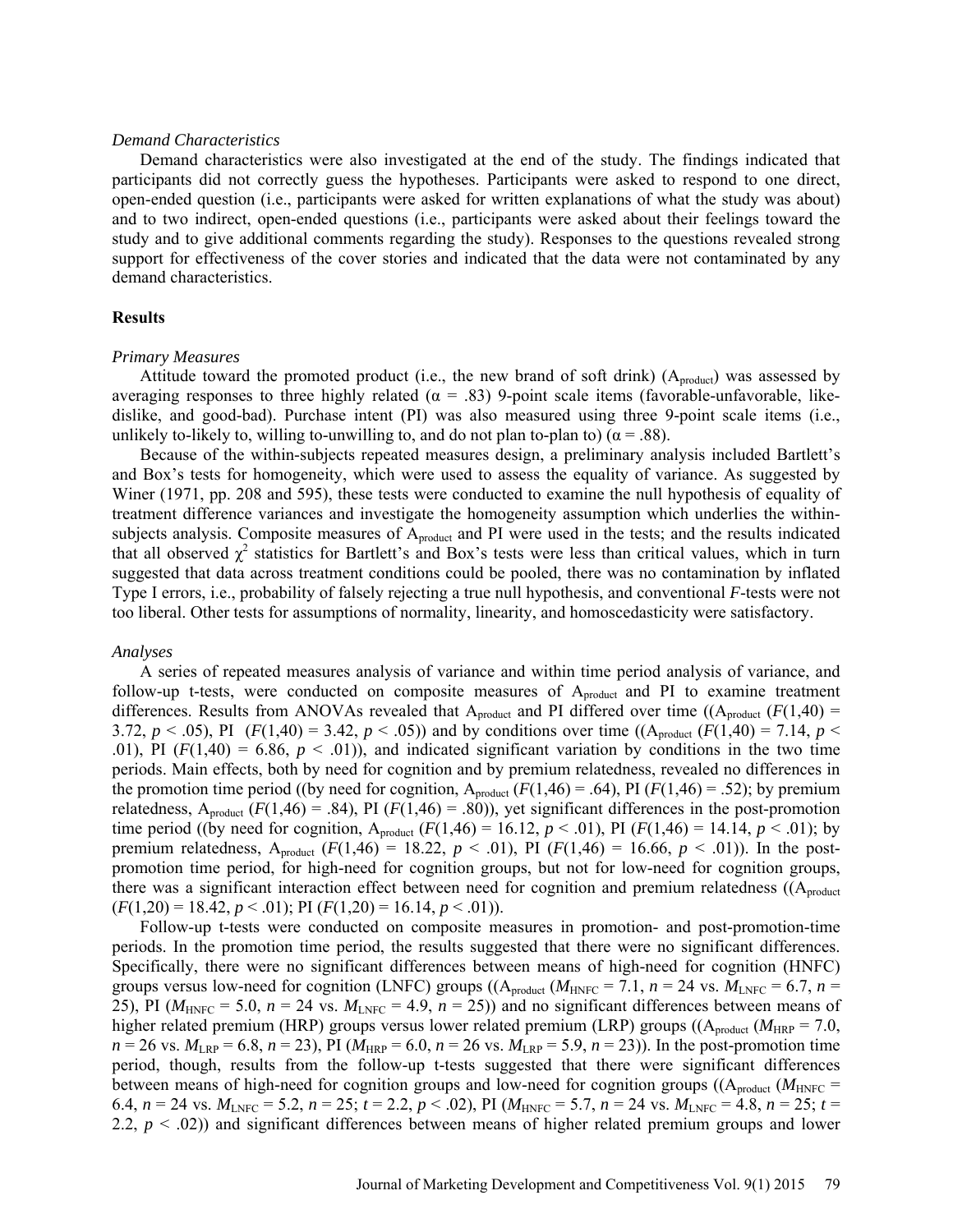related premium groups (( $A_{product}$  ( $M_{HRP}$  = 6.0, *n* = 26 vs.  $M_{LRP}$  = 5.6, *n* = 23; *t* = 2.2, *p* < .02), PI ( $M_{HRP}$  = 5.7,  $n = 26$  vs.  $M_{LRP} = 4.8$ ,  $n = 23$ ;  $t = 2.2$ ,  $p < .02$ )). Further, in the post-promotion time period, for highneed for cognition groups, there were significant differences between means of the higher related premium group and the lower related premium group (( $A_{product}$   $(M_{HRP} = 6.9, n = 14$  vs.  $M_{LRP} = 6.0, n = 10$ ;  $t = 2.2, p < .02$ ), PI ( $M_{HRP} = 5.7, n = 14$  vs.  $M_{LRP} = 4.8, n = 10; t = 2.2, p < .02$ )); however, for low-need for cognition groups, there were no significant differences between means of higher- and lower-related premium groups.

### *Support for Hypotheses*

Overall, the present study's findings revealed support for all three hypotheses. The first hypothesis posited that in the post-promotion time period responses of high-need for cognition individuals would persist more than responses of low-need for cognition individuals. Although the findings revealed that high- and low-need for cognition participants formed similar responses about a product immediately following a free gift premium promotion; in the post-promotion time period, responses of high-need for cognition participants persisted more than those of low-need for cognition participants. The second hypothesis stated that in the post-promotion time period higher related premiums would produce greater response persistence than lower related premiums. In the promotion time period, the findings revealed that both higher- and lower-related premiums were used as comparable contributions to  $A_{product}$  and PI because of the same level of premium desirability; however, in the post-promotion time period higher related premiums produced more persistent responses than lower related premiums. The third hypothesis stated that in the post-promotion time period congruence between need for cognition and premium relatedness would enhance persistence. The findings confirmed that, for high-need for cognition participants, the use of higher related premiums improved persistence.

#### *Other Findings*

Consistent with Haugtvedt and Petty's (1992) approach, cognitive responses and recall data were collected at the end of study. For cognitive responses, the findings indicated that high-need for cognition participants had a higher number of favorable or unfavorable thoughts about the promoted product than low-need for cognition ones. For recall, the findings revealed that high-need for cognition participants, who were exposed to higher related premiums, had better recall.

#### **DISCUSSION AND CONCLUSION**

#### **Summary**

The present study examined the role of need for cognition on response persistence to free gift premiums. An important finding was that the need for cognition variable moderated the post-promotion effects of the type of free gift premium. As put forward,  $A_{product}$  of high-need for cognition participants were more persistent over time than those of low-need for cognition participants, and higher related premiums, but not lower related premiums, continued to stimulate enduring effects in the post-promotion time period. The same pattern operated when PI was the dependent variable, and cognitive responses and recall information supported these results.

#### **Implications**

The need for cognition findings reflect possibilities that manufacturers and retailers have in designing promotions to attract different individuals. The findings suggest that companies might consider trying to develop relationships by placing emphasis on multiple cues. If individuals are processing premiums and products together, congruence between need for cognition and type of premium helps them remember better.

Publications regarding manufacturers and retailers frequently contain discussions about how companies expect to appeal to new customers and hold existing customers by using different promotions.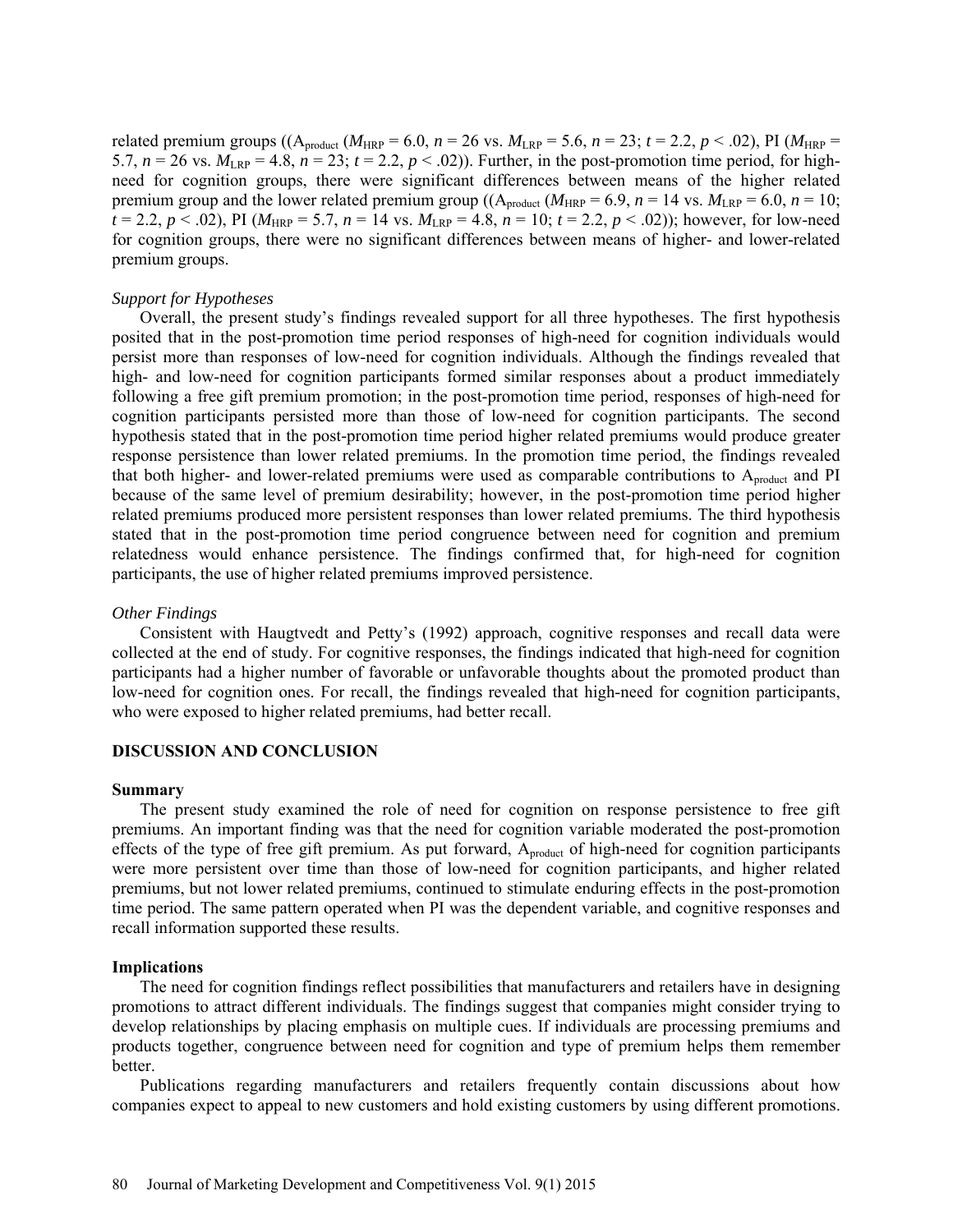For example, some chocolate syrup companies sometimes offer free ice cream scoops or free celebrity posters in near-package displays. Findings from the present study indicate that high-need for cognition individuals will remember the higher related premiums and promoted products better, which in-turn suggests that these premiums are better than others in helping to build brand equity.

Given the importance of sustainability concerns, companies might consider making more use of nearpackage premiums, instead of in-package or on-package premiums, because additional packaging is not required (i.e., it is expected that high-need for cognition individuals will give more consideration to environmental issues and social benefits). Further, companies might consider using environmentally responsible, recyclable displays of the premiums.

#### **Limitations and Future Research**

Several characteristics of the present study may limit its findings. Like many other experimental studies, homogeneous samples and small sample sizes were used. Although the controlled procedures provided important bases for initial comparisons, future research might examine whether the findings can be substantiated by more diverse samples and larger sample sizes in different settings.

In the present study, the premium relatedness manipulation was defined by degree of association with the promoted product's use. It might be argued that this definition was too restrictive, and a more expanded definition might be used that includes other factors, such as, target market commonality. Future research might investigate different levels of relatedness.

Researchers may find the present study research design and its findings helpful for examining other moderating variables. In particular, it is thought that the need for cognitive closure variable might be an influential moderator. Need for cognitive closure has been viewed as a craving for a rapid course of action (Andrews, 2013). It has been found to relate to prompt decision-making and a desire to come up with a final answer to a question instead of uncertainty. Individuals with high-need for cognitive closure have been found to make decisions faster than those with low-need for cognitive closure. Future research might examine whether high-need for cognitive closure individuals would be more likely to disregard information about levels of relatedness of the premiums because it might inhibit closure in a quick way.

In conclusion, marketers should consider the roles of moderating variables when they are examining the post-promotion effects of sales promotions. Additional studies are needed to investigate other salient moderators and other sales promotions.

### **REFERENCES**

- Andrews, D. (2013). The interplay of information diagnosticity and need for cognitive closure in determining choice confidence. *Psychology & Marketing*, 30, (9), 749-764.
- Baron, R.M. & Kenny, D.A. (1986). The moderator-mediator variable distinction in social psychological research: conceptual, strategic, and statistical considerations. *Journal of Personality and Social Psychology*, 51, 1173-1182.
- Blattberg, R.C. & Neslin, S.A. (1990). *Sales promotion: concepts, methods, and strategies,* Englewood Cliffs, NJ: Prentice-Hall, Inc.
- Boland, W.A., Connell, P.M. & Erickson, L-M. (2012). Children's response to sales promotions and impact on purchase. *Journal of Consumer Psychology*, 22, 272-279.
- DelVecchio, D., Henard, D.H. & Freling, T.H. (2006). The effect of sales promotion on post-promotion band preference: a meta-analysis. *Journal of Retailing*, 82, (3), 203-213.
- Fry, S.L. & Caffaro, R. (1995). Premiums: versatile marketing tools. Pp. 27-39 in *Handbook of sales promotion,* S.M. Ulanoff, (ed). New York: McGraw-Hill Book Company.
- Haugtvedt, C.P. & Petty, R.E. (1992). Personality and persuasion: need for cognition moderates the persistence and resistance of attitudes changes. *Journal of Personality and Social Psychology,* 63, (2), 308-319.
- Kardes, F.R., Cronley, M.L. & Cline, T.W. (2011). *Consumer behavior*, Mason, OH: South-Western, Cengage Learning.